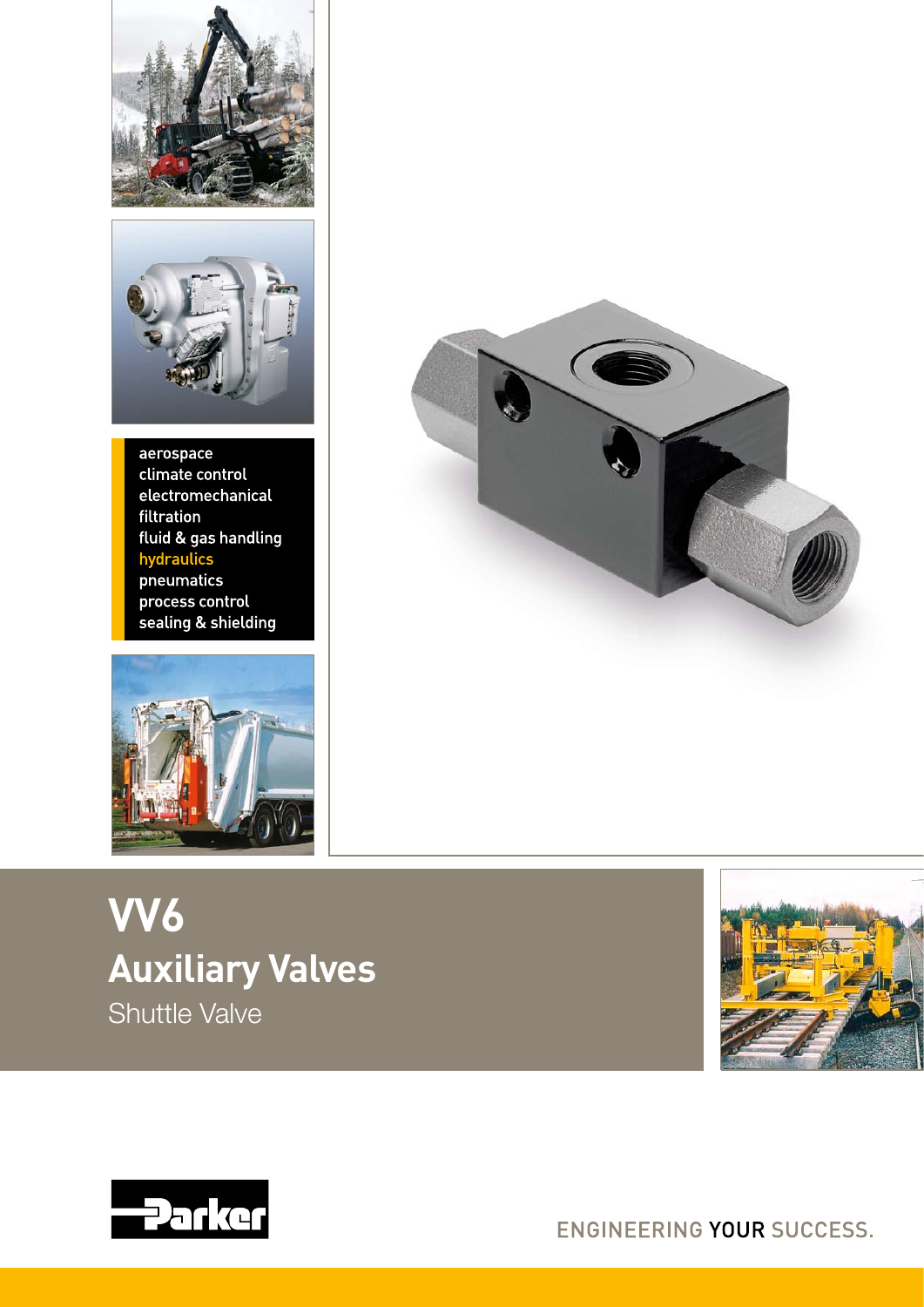Subject to alteration without prior notice. The curves and diagrams in this catalogue are typical examples only. While the contents of the catalogue are updated continuously, the validity of the information given should always be confirmed. For more detailed information, please contact Parker.

# WARNING – USER RESPONSIBILITY

#### **FAILURE OR IMPROPER SELECTION OR IMPROPER USE OF THE PRODUCTS DESCRIBED HEREIN OR RELATED ITEMS CAN CAUSE DEATH, PERSONAL INJURY AND PROPERTY DAMAGE.**

This document and other information from Parker-Hannifin Corporation, its subsidiaries and authorized distributors provide product or system options for further investigation by users having technical expertise.

The user, through its own analysis and testing, is solely responsible for making the final selection of the system and components and assuring that all performance, endurance, maintenance, safety and warning requirements of the application are met. The user must analyze all aspects of the application, follow applicable industry standards, and follow the information concerning the product in the current product catalog and in any other materials provided from Parker or its subsidiaries or authorized distributors.

To the extent that Parker or its subsidiaries or authorized distributors provide component or system options based upon data or specifications provided by the user, the user is responsible for determining that such data and specifications are suitable and sufficient for all applications and reasonably foreseeable uses of the components or systems.

## Offer of Sale

Please contact your Parker representation for a detailed "Offer of Sale".

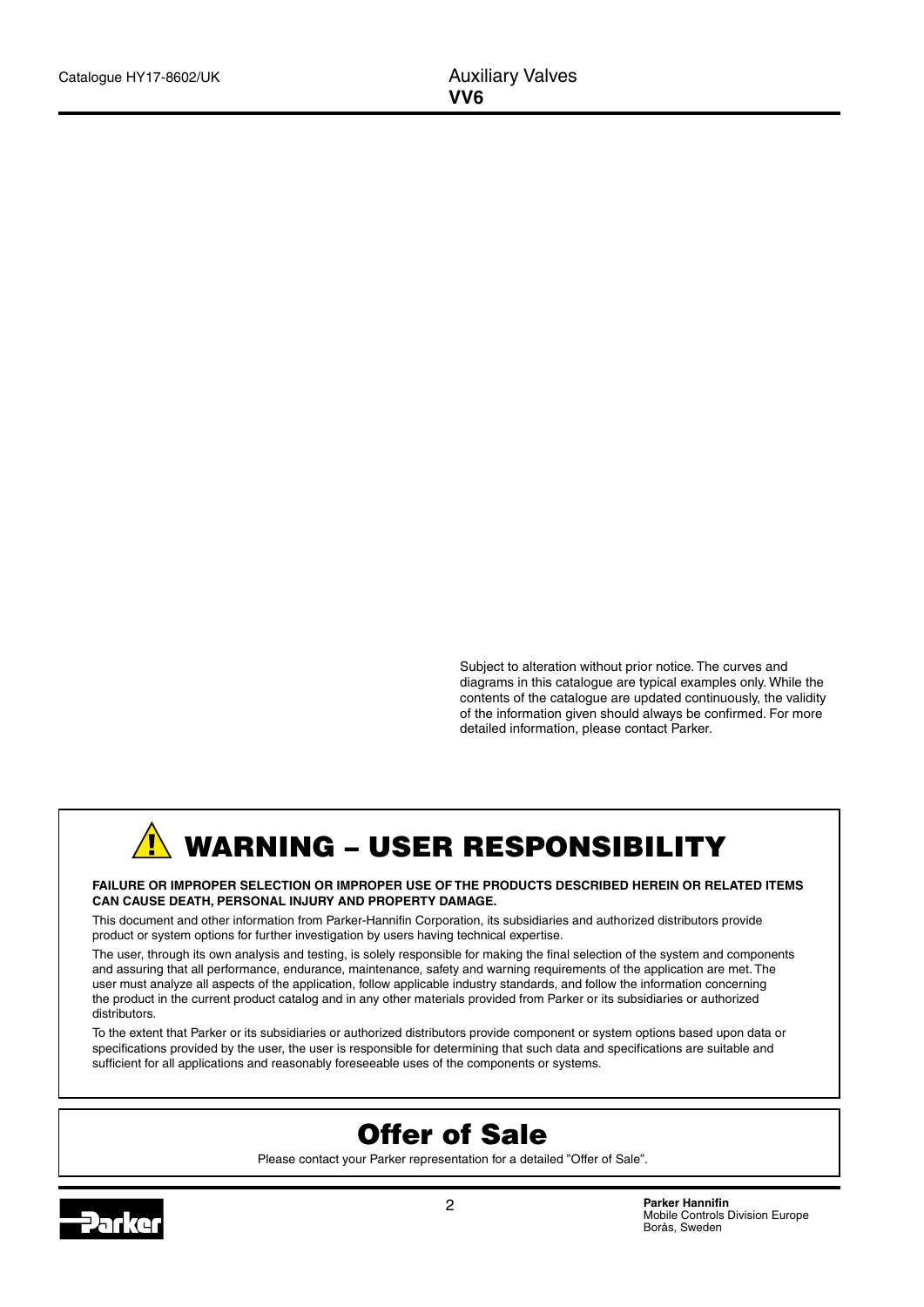

## **Applications**

The VV6 enables two flows in a hydraulic system to be directed alternately into a common service line. The flow with the highest pressure takes priority.

The valve is intended for use in loadsignal systems and in pilot-operated systems that have two alternate operator's stations.

## **Design and function**

The valve consists of a valve housing, a poppet and two valve seats. It has two inlets and one outlet.

The pressure differential that arises when oil flows through the valve pushes the poppet to the opposite inlet and blocks it, at the same time as the outlet is opened. The valve can only be used with the direction of flow going from the inlets to the outlet.

## **Technical data**

**Working pressure** Max. 250 bar

**Recommended flow rate** Max. 20 l/min

#### **Connections**

All connections are available in two versions:

G-version (BSP pipe thread) for flat seal (type Tredo) according to ISO 228/1 and UN version for O-ring seal according to SAE J1926/1.

#### **Weight**

Approx. 0.4 kg

## **Hydraulic fluids**

Best performance is obtained using mineral-base oil of high quality and cleanness in the hydraulic system.

HLP hydraulic fluids (DIN 51524), automatic-gearbox oil type A and API CD engine oils can be used.

Synthetic, fire-resistant and environmentally friendly fluids can also be used. Please contact Parker for further information.

For best function, fluid viscosity should be between 15 and 45  $\text{mm}^2/\text{s}$ .

#### **Filtration**

Filtration should be arranged so that Target Contamination Class 20/18/14 according to ISO 4406 is not exceeded.

#### **Temperature**

Temperature range (fluid): -20 °C to +80 °C Temperature range (ambient): -40 °C to +60 °C Temperature change: Max. 100 °C/s

#### **General**

The data given above is applicable at an oil temperature of 50 °C and viscosity of 30 mm2/s using mineral-base oil according to DIN 51524.

### **Advantages of VV6 shuttle valve**

- • Small dimensions, easy to install
- Rapid switching

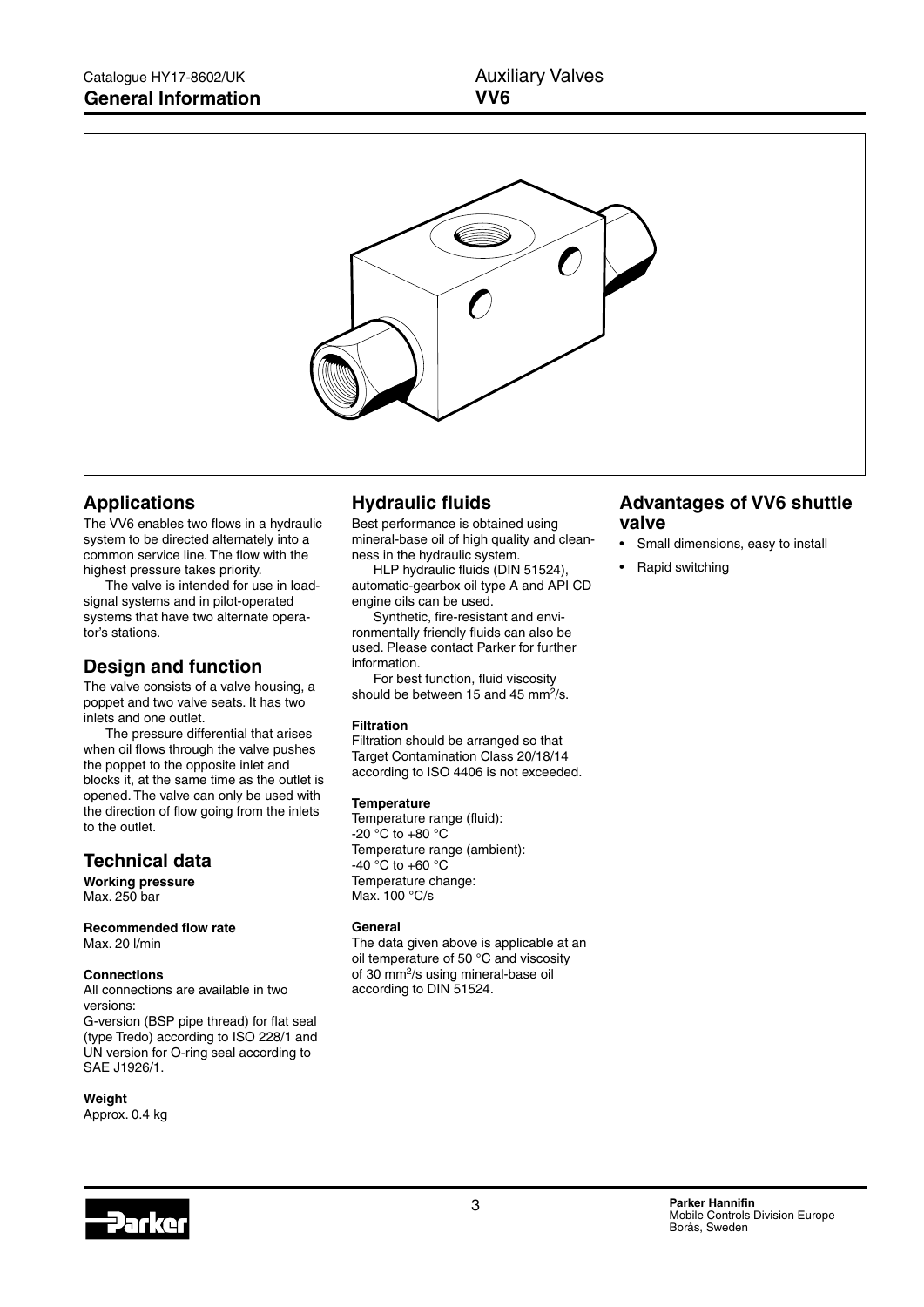### Catalogue HY17-8602/UK **Technical Information**

## **Ordering**

The VV6 can be ordered using a designation code or ordering number.

| <b>Thread</b>  | <b>Designation</b> | Ordering No. |
|----------------|--------------------|--------------|
| G1/4           | VV6G               | 8234 8902 70 |
| UNF-9/16-18-2B | VV6U               | 8234 8902 71 |

∆ p (bar)





*Pressure-drop characteristics for VV6. Hydraulic symbol for VV6.*





*Dimensional drawing, VV6.*

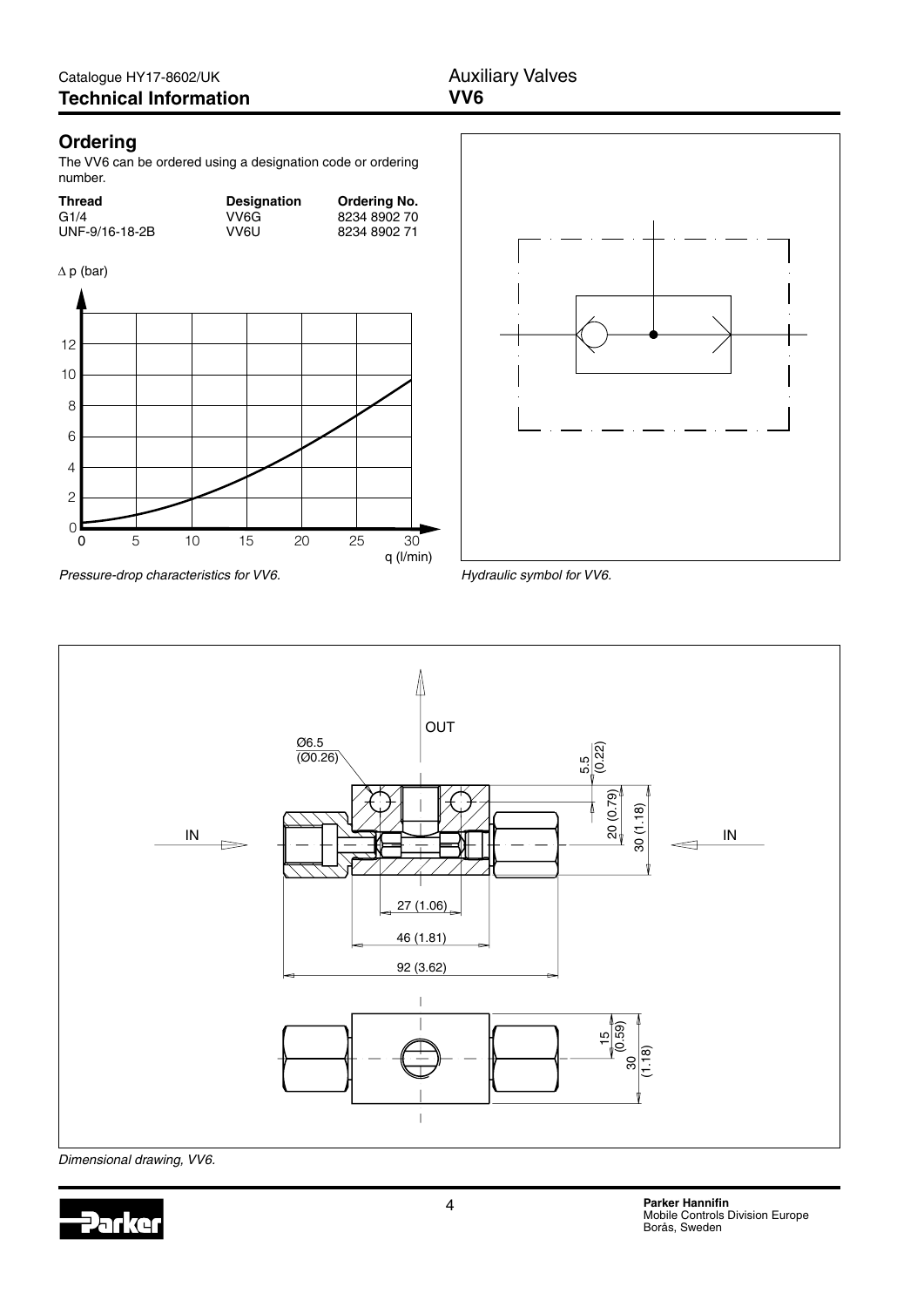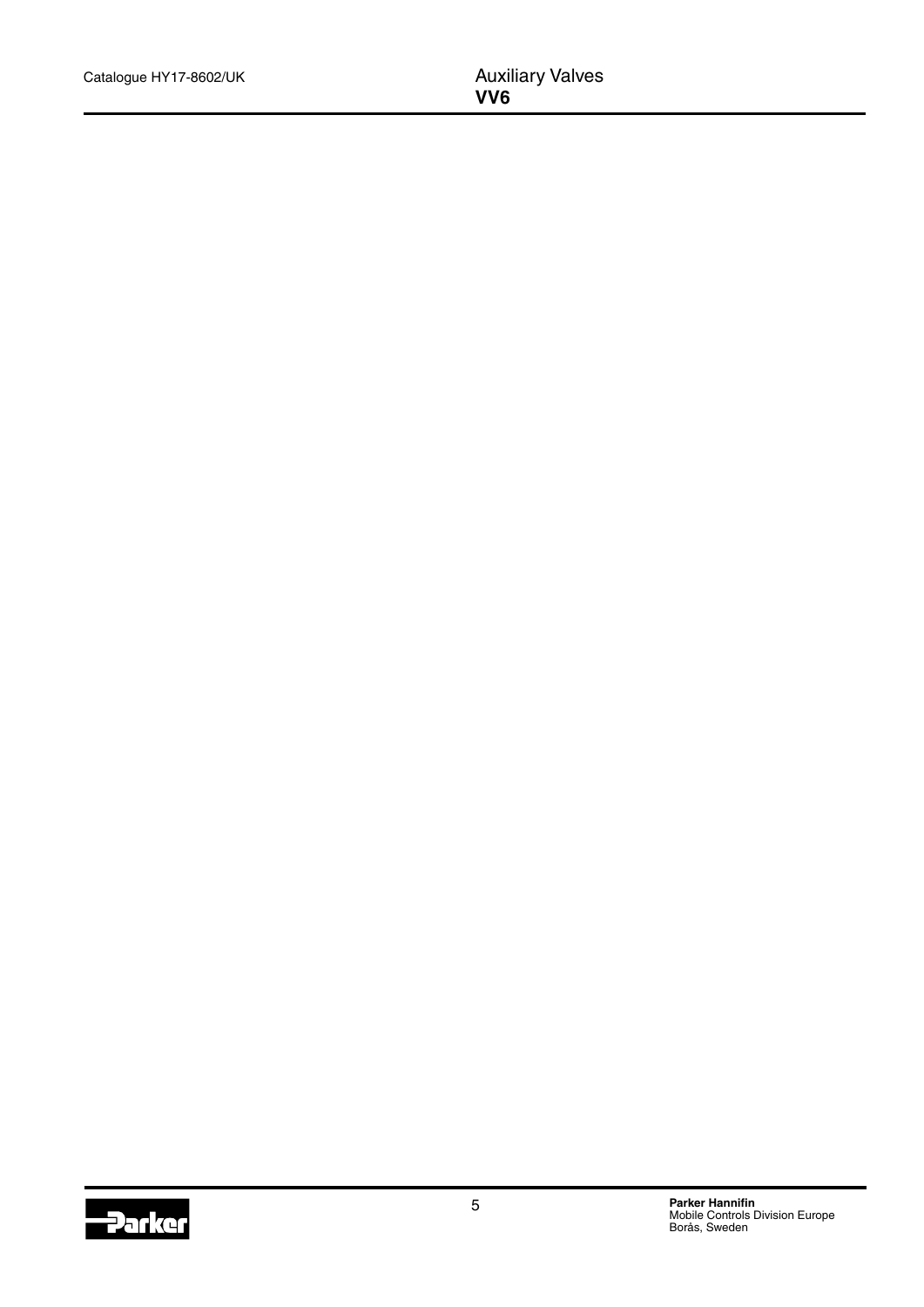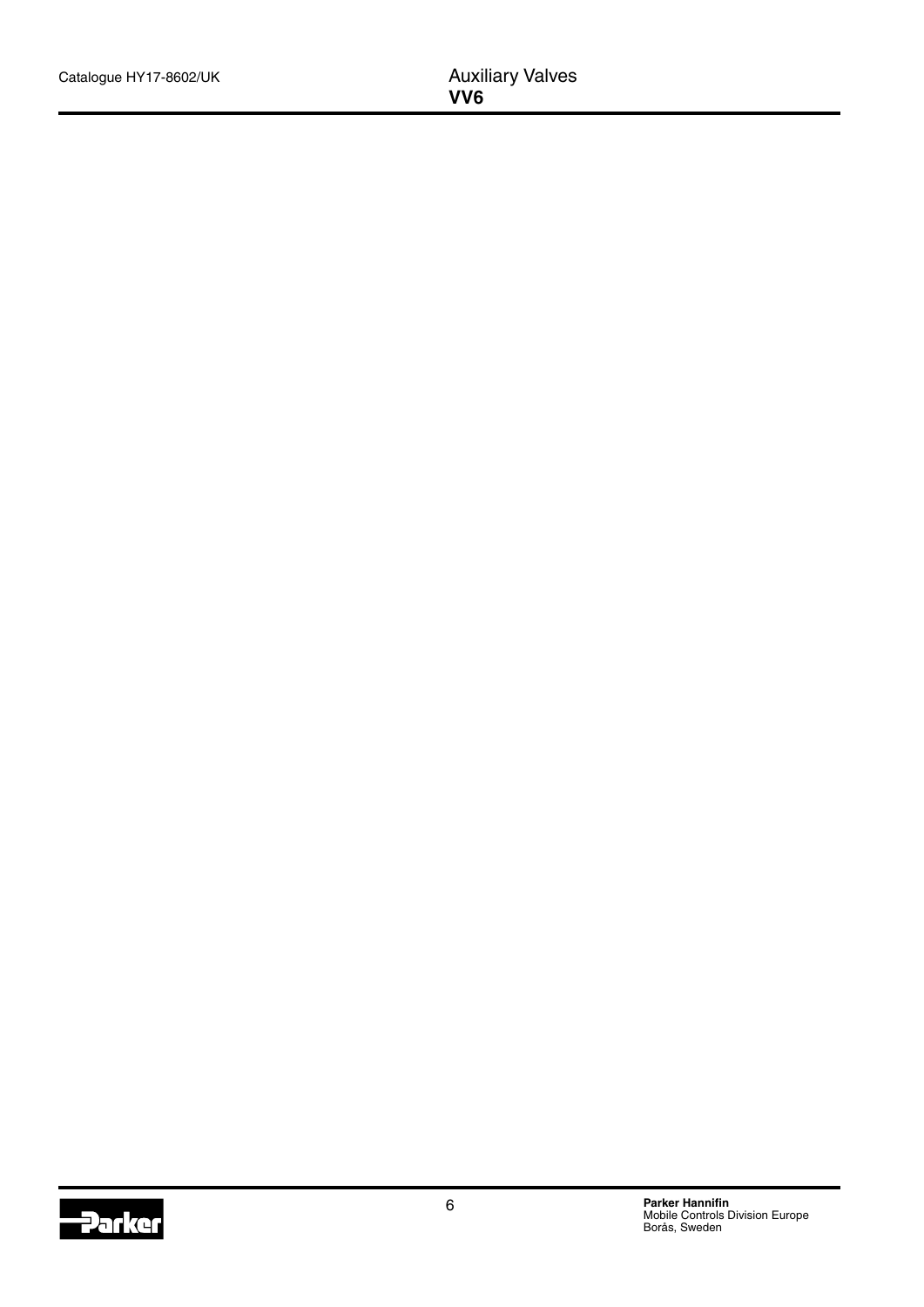